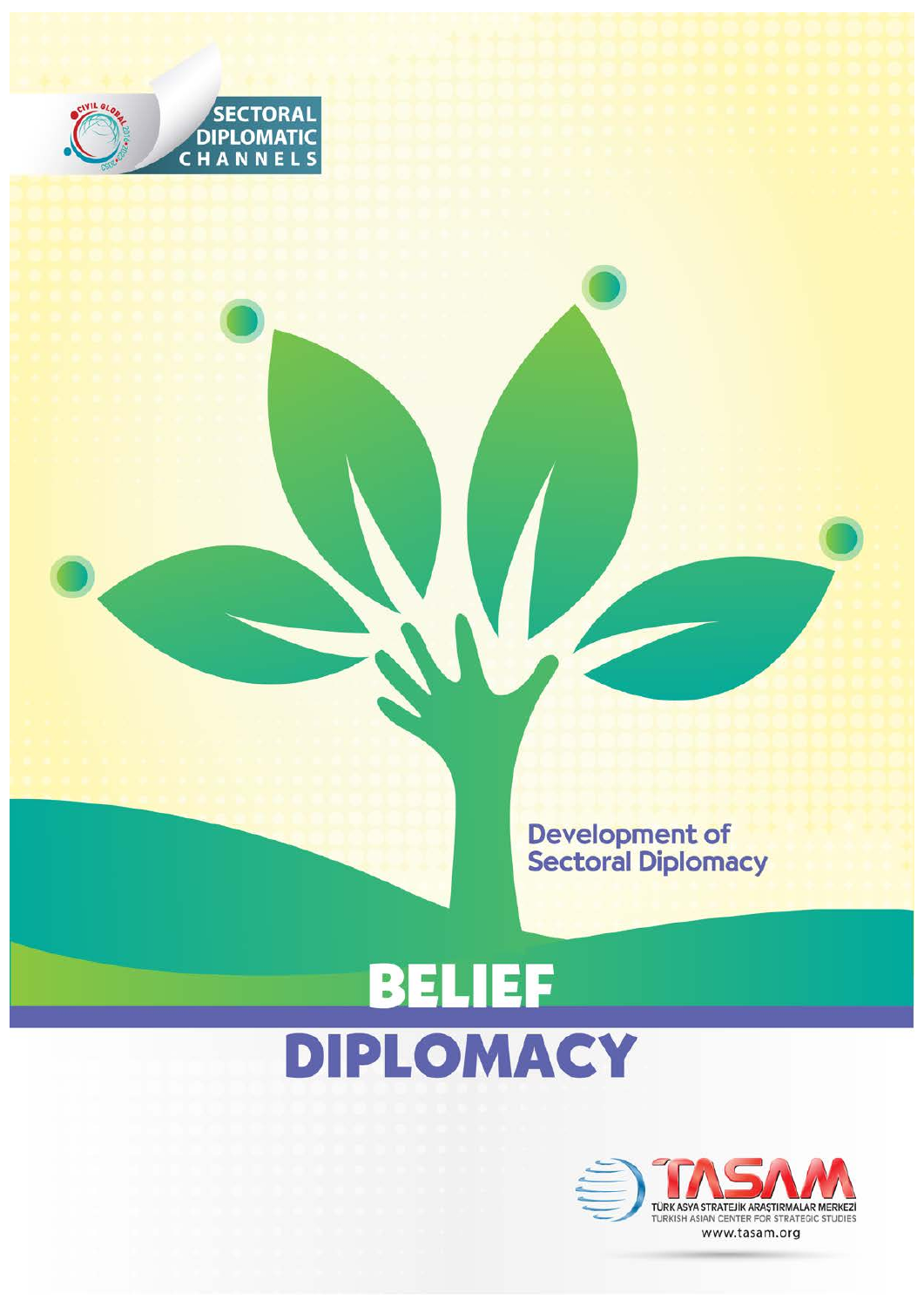



## **STRATEGIC VISION DOCUMENT BELIEF DIPLOMACY "Development of Sectoral Diplomacy"**

Belief is one of the most important factors in the individual lives of people and political communities almost in all over the world. Belief is a phenomenon that should be considered by determinants in the foreign policy as ideology and national profit. There are requirements to well-thought detailed strategies for addressing the beliefs by actors dealing with the public diplomacy. However, it is seen that policies and in general the public opinion haven't made so many efforts to understand historical dimension and multilateral nature of belief diplomacy. Beliefs, which can't be correctly understood or haven't been well-accepted in general, have been demonized.

Prejudiced culture and approaches developed in laic/secular countries have been ignoring beliefs to be considered as needed and to develop proper policies. Hence, units that deal with religious problems in the ministries of foreign affairs haven't been existed or have been highly insufficient. By considering the effect of religion in the international area, it will be seen that this situation has been forming a serious dilemma.

In the result of new developments in the communication and transportation technologies, the interaction among beliefs has increased; the representatives of belief have begun to voice more. In this point, people dealing with the public diplomacy is supposed to interest also with beliefs and to develop convenient strategies for determinants in the area called as belief diplomacy. Actually, church members who were withdrawn from domestic policy in modern periods have focused into the outer world; and have been an active "belief diplomat" by using also new financial savings gained by their countries.

Today, it is visible that China has been trying to strengthen its diplomatic activities by using Buddhism and other beliefs specific to the Far East. So, belief diplomacy can be defined as public diplomacy that considers religious anxieties in the applications of international relations. Belief diplomacy is an approach that deals with religious factors as an important factor in the solution of problems based on identity, which can't be solved in the traditional diplomacy models.

On the other hand, the majority of conflicts seen especially in Balkans, Caucasus, the Middle East, North Africa and South Africa has a religious aspect. In the solution of these problems, having a peaceful dialogue with persons or institutions whose have a high representation capability and a capacity to affect addicts of a certain religious belief or sect will accelerate the solution of these problems and will decrease their cost.

Belief diplomacy has been maintained by the aim of forming a bridge between the political and religious areas; organizing activities to remove the communication gap among religion or sect members; and informing in case of the development of dogmas, views, thoughts, and peace causing conflicts and discussions. During the activities of belief diplomacy, it is told that it isn't certainly supposed to perceive some obligations sourced by the nature of politics as the opposition of religion.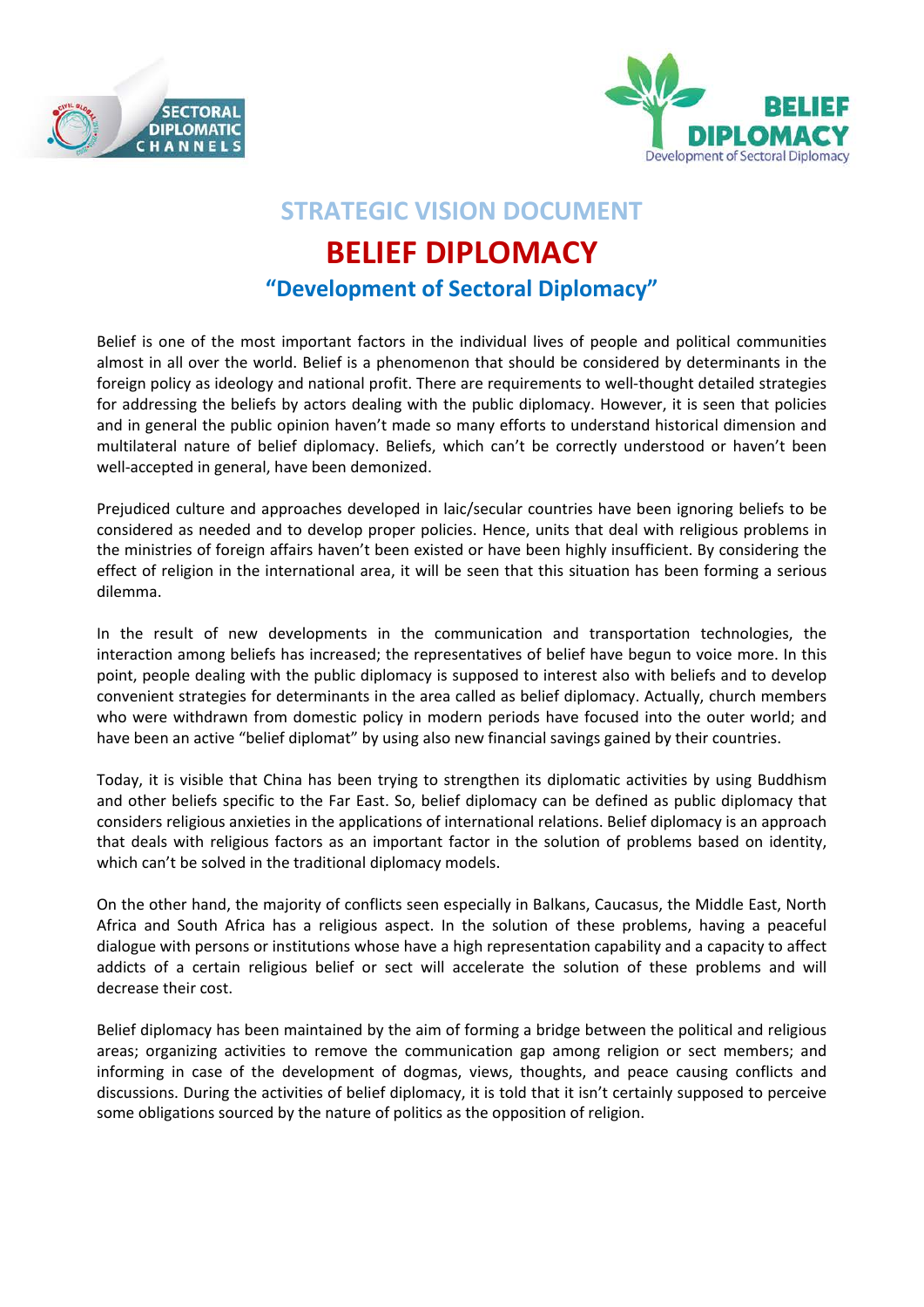



Each individual lives in a meaning world even if s/he depends on a religion or sect, or not. We can mention that the amount of meaning worlds has been the same as with the amount of living individuals in the world. However, the human as a social and even a political living creature provides the expressions of the meaning worlds of individuals with common terms. This association creates the perception of "identity". One of the most important factors that define common identity is the religion. People has been trying to relate and legitimize all done with this meaning world. When this meaning world falls, life becomes nonsense and even the reason to live disappears, so in the following step it becomes so easy for people to drag themselves or others to death. One of the main principles of belief diplomacy should be to care the meaning worlds, which keep individuals and so communities alive, in case not to be harmed while national profits have been activated and necessary steps for protecting international systemic stability are taken. Thus, religious beliefs have been one of the main reasons of conflicts called as asymmetric war in today. Otherwise, more developed weapons that can make present weapons silent, but it will be impossible to end conflicts as long as the thoughts or beliefs behind these weapons keep their vitality.

Actually the aim of diplomacy is to affect rival/enemy by official representatives without applying violence. The aim of public diplomacy is to affect interlocutor public opinions by informing with the ways as language education, exchange programs for students/instructors, leadership programs for international visitors etc. New tendency in public diplomacy is in the direction of treating proactively towards to the development of relation. And that makes obligatory to connect with religious leaders and ordinary public by the aim of society development based on multi-principles such as life in tolerance, respect, peace all together.

According to the interaction between domestic politics and international relations, the fact that the curriculum, propagandas or other information kinds done for citizens etc. will have several reflections in the international area, should be considered and domestic political applications should be revised.

On the other hand, usage of religion as a tool is different from the sincere respect for beliefs and organization of foreign policy applications under this frame. The Western tradition has developed a culture that can sacrifice profits in general; and all values for national profits in special. Thus, the expression as "sharing limited sources according to unlimited requirements" placed in the expression of modern economics has been revealing this dilemma. The most important reason of crisis and dilemmas in our period is that fact. The way of avoiding from these crisis and dilemmas is not repeating the tradition of instrumentalization of all including religion that is formed in West; but it is to develop approaches respecting human and all humanitarian values. And its first condition is the sincerity. We should develop an approach that sincerely believes the development of world by humanitarian thoughts and beliefs instead of that believes the development of world by individual or national profits. This sincerity will be the most important capital of representatives of belief diplomacy while gaining hearts in the following periods.

It is supposed to give privileges to the principles and activities such as organizing activities that bring diplomats, religious functionaries and academicians together by the aim of ignoring radicalism in the context of belief diplomacy; increasing the interaction with persons who have the quality of opinion leader; developing relations with nongovernmental organizations; establishing several special commissions specific to problem areas.